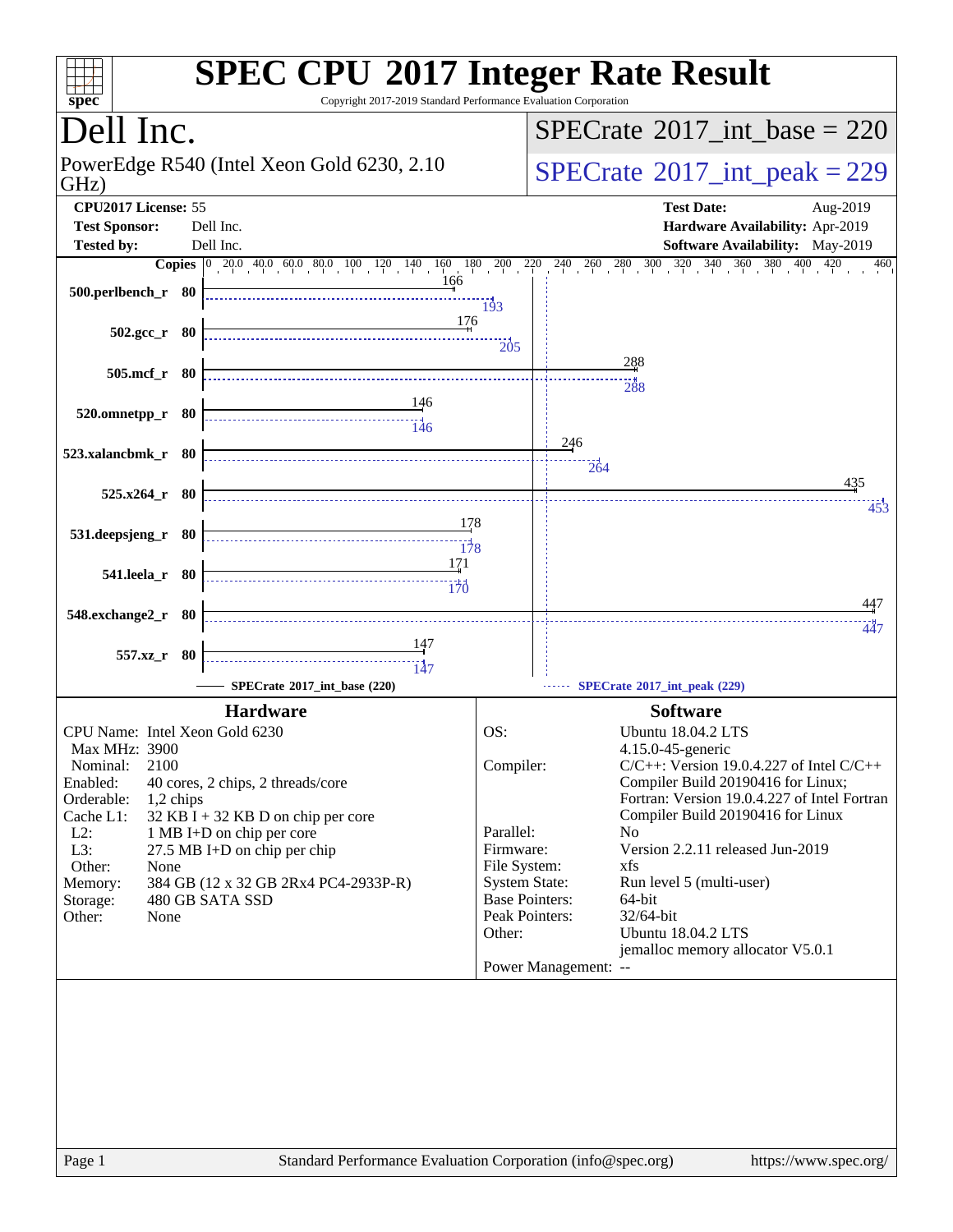

Copyright 2017-2019 Standard Performance Evaluation Corporation

### Dell Inc.

PowerEdge R540 (Intel Xeon Gold 6230, 2.10  $\vert$  [SPECrate](http://www.spec.org/auto/cpu2017/Docs/result-fields.html#SPECrate2017intpeak) [2017\\_int\\_peak = 2](http://www.spec.org/auto/cpu2017/Docs/result-fields.html#SPECrate2017intpeak)29

## $SPECrate$ <sup>®</sup>[2017\\_int\\_base =](http://www.spec.org/auto/cpu2017/Docs/result-fields.html#SPECrate2017intbase) 220

GHz)

**[CPU2017 License:](http://www.spec.org/auto/cpu2017/Docs/result-fields.html#CPU2017License)** 55 **[Test Date:](http://www.spec.org/auto/cpu2017/Docs/result-fields.html#TestDate)** Aug-2019 **[Test Sponsor:](http://www.spec.org/auto/cpu2017/Docs/result-fields.html#TestSponsor)** Dell Inc. **[Hardware Availability:](http://www.spec.org/auto/cpu2017/Docs/result-fields.html#HardwareAvailability)** Apr-2019 **[Tested by:](http://www.spec.org/auto/cpu2017/Docs/result-fields.html#Testedby)** Dell Inc. **[Software Availability:](http://www.spec.org/auto/cpu2017/Docs/result-fields.html#SoftwareAvailability)** May-2019

#### **[Results Table](http://www.spec.org/auto/cpu2017/Docs/result-fields.html#ResultsTable)**

|                                   | <b>Base</b>   |                |       |                | <b>Peak</b> |                |       |               |                |              |                |              |                |              |
|-----------------------------------|---------------|----------------|-------|----------------|-------------|----------------|-------|---------------|----------------|--------------|----------------|--------------|----------------|--------------|
| <b>Benchmark</b>                  | <b>Copies</b> | <b>Seconds</b> | Ratio | <b>Seconds</b> | Ratio       | <b>Seconds</b> | Ratio | <b>Copies</b> | <b>Seconds</b> | <b>Ratio</b> | <b>Seconds</b> | <b>Ratio</b> | <b>Seconds</b> | <b>Ratio</b> |
| 500.perlbench_r                   | 80            | 765            | 166   | 759            | 168         |                |       | 80            | 659            | 193          | 658            | 193          |                |              |
| $502.\text{gcc}$ <sub>r</sub>     | 80            | 643            | 176   | 634            | 179         |                |       | 80            | 552            | 205          | 553            | 205          |                |              |
| $505$ .mcf r                      | 80            | 450            | 288   | 447            | 289         |                |       | 80            | 448            | 289          | 449            | <b>288</b>   |                |              |
| 520.omnetpp_r                     | 80            | 718            | 146   | 718            | 146         |                |       | 80            | 718            | 146          | 718            | 146          |                |              |
| 523.xalancbmk_r                   | 80            | 342            | 247   | 343            | 246         |                |       | 80            | 320            | 264          | 320            | 264          |                |              |
| 525.x264 r                        | 80            | 322            | 435   | 322            | 436         |                |       | 80            | 309            | 453          | 309            | 454          |                |              |
| 531.deepsjeng_r                   | 80            | 513            | 179   | 514            | 178         |                |       | 80            | 513            | 179          | 514            | 178          |                |              |
| 541.leela r                       | 80            | 773            | 171   | 776            | 171         |                |       | 80            | 777            | 170          | 756            | 175          |                |              |
| 548.exchange2_r                   | 80            | 468            | 447   | 469            | 447         |                |       | 80            | 468            | 448          | 469            | 447          |                |              |
| 557.xz r                          | 80            | 587            | 147   | 586            | 147         |                |       | 80            | 587            | 147          | 587            | 147          |                |              |
| $SPECrate^{\circ}2017$ int base = |               |                | 220   |                |             |                |       |               |                |              |                |              |                |              |
| $SPECrate^{\circ}2017$ int peak = |               |                | 229   |                |             |                |       |               |                |              |                |              |                |              |

Results appear in the [order in which they were run](http://www.spec.org/auto/cpu2017/Docs/result-fields.html#RunOrder). Bold underlined text [indicates a median measurement](http://www.spec.org/auto/cpu2017/Docs/result-fields.html#Median).

#### **[Submit Notes](http://www.spec.org/auto/cpu2017/Docs/result-fields.html#SubmitNotes)**

 The numactl mechanism was used to bind copies to processors. The config file option 'submit' was used to generate numactl commands to bind each copy to a specific processor. For details, please see the config file.

#### **[Operating System Notes](http://www.spec.org/auto/cpu2017/Docs/result-fields.html#OperatingSystemNotes)**

Stack size set to unlimited using "ulimit -s unlimited"

#### **[General Notes](http://www.spec.org/auto/cpu2017/Docs/result-fields.html#GeneralNotes)**

Environment variables set by runcpu before the start of the run: LD\_LIBRARY\_PATH = "/home/cpu2017/lib/intel64:/home/cpu2017/lib/ia32:/home/cpu2017/je5.0.1-32" Binaries compiled on a system with 1x Intel Core i9-799X CPU + 32GB RAM memory using Redhat Enterprise Linux 7.5 Transparent Huge Pages enabled by default Prior to runcpu invocation Filesystem page cache synced and cleared with: sync; echo 3> /proc/sys/vm/drop\_caches runcpu command invoked through numactl i.e.: numactl --interleave=all runcpu <etc> NA: The test sponsor attests, as of date of publication, that CVE-2017-5754 (Meltdown) is mitigated in the system as tested and documented. Yes: The test sponsor attests, as of date of publication, that CVE-2017-5753 (Spectre variant 1) is mitigated in the system as tested and documented. Yes: The test sponsor attests, as of date of publication, that CVE-2017-5715 (Spectre variant 2)

**(Continued on next page)**

| Page 2<br>Standard Performance Evaluation Corporation (info@spec.org)<br>https://www.spec.org/ |  |
|------------------------------------------------------------------------------------------------|--|
|------------------------------------------------------------------------------------------------|--|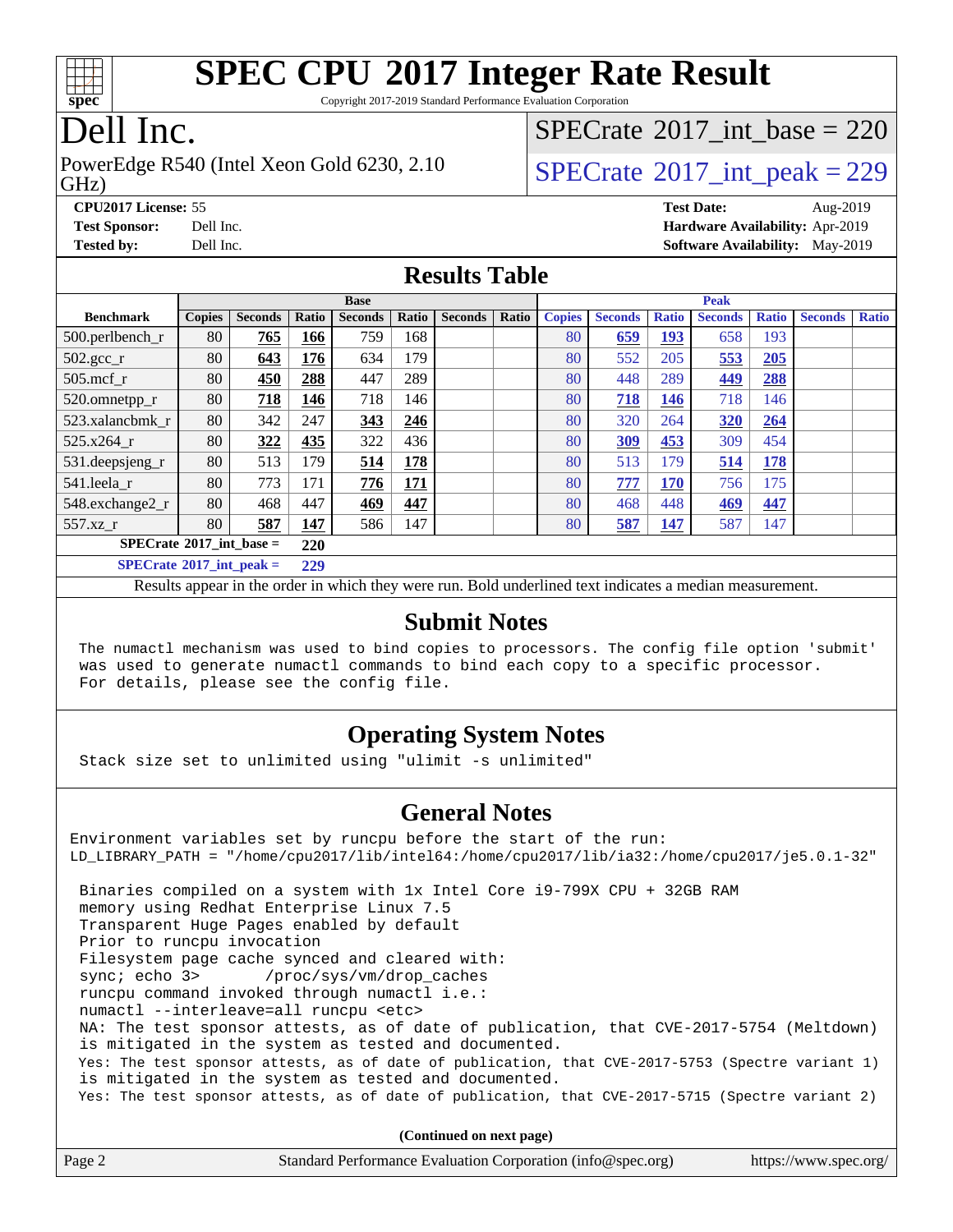

Copyright 2017-2019 Standard Performance Evaluation Corporation

### Dell Inc.

PowerEdge R540 (Intel Xeon Gold 6230, 2.10)<br>GHz)

[SPECrate](http://www.spec.org/auto/cpu2017/Docs/result-fields.html#SPECrate2017intbase)<sup>®</sup>2017 int\_base = 220

 $SPECTate  $2017$  int peak = 229$ 

**[CPU2017 License:](http://www.spec.org/auto/cpu2017/Docs/result-fields.html#CPU2017License)** 55 **[Test Date:](http://www.spec.org/auto/cpu2017/Docs/result-fields.html#TestDate)** Aug-2019 **[Test Sponsor:](http://www.spec.org/auto/cpu2017/Docs/result-fields.html#TestSponsor)** Dell Inc. **[Hardware Availability:](http://www.spec.org/auto/cpu2017/Docs/result-fields.html#HardwareAvailability)** Apr-2019 **[Tested by:](http://www.spec.org/auto/cpu2017/Docs/result-fields.html#Testedby)** Dell Inc. **[Software Availability:](http://www.spec.org/auto/cpu2017/Docs/result-fields.html#SoftwareAvailability)** May-2019

#### **[General Notes \(Continued\)](http://www.spec.org/auto/cpu2017/Docs/result-fields.html#GeneralNotes)**

 is mitigated in the system as tested and documented. jemalloc, a general purpose malloc implementation built with the RedHat Enterprise 7.5, and the system compiler gcc 4.8.5 sources available from jemalloc.net or <https://github.com/jemalloc/jemalloc/releases>

#### **[Platform Notes](http://www.spec.org/auto/cpu2017/Docs/result-fields.html#PlatformNotes)**

Page 3 Standard Performance Evaluation Corporation [\(info@spec.org\)](mailto:info@spec.org) <https://www.spec.org/> Sysinfo program /home/cpu2017/bin/sysinfo Rev: r5974 of 2018-05-19 9bcde8f2999c33d61f64985e45859ea9 running on intel-sut Thu Aug 22 20:18:42 2019 SUT (System Under Test) info as seen by some common utilities. For more information on this section, see <https://www.spec.org/cpu2017/Docs/config.html#sysinfo> From /proc/cpuinfo model name : Intel(R) Xeon(R) Gold 6230 CPU @ 2.10GHz 2 "physical id"s (chips) 80 "processors" cores, siblings (Caution: counting these is hw and system dependent. The following excerpts from /proc/cpuinfo might not be reliable. Use with caution.) cpu cores : 20 siblings : 40 physical 0: cores 0 1 2 3 4 8 9 10 11 12 16 17 18 19 20 24 25 26 27 28 physical 1: cores 0 1 2 3 4 8 9 10 11 12 16 17 18 19 20 24 25 26 27 28 From lscpu: Architecture: x86\_64 CPU op-mode(s): 32-bit, 64-bit Byte Order: Little Endian  $CPU(s):$  80 On-line CPU(s) list: 0-79 Thread(s) per core: 2 Core(s) per socket: 20 Socket(s): 2 NUMA node(s): 4 Vendor ID: GenuineIntel CPU family: 6 Model: 85 Model name: Intel(R) Xeon(R) Gold 6230 CPU @ 2.10GHz Stepping: 6 CPU MHz: 1588.161 BogoMIPS: 4200.00 Virtualization: VT-x L1d cache: 32K L1i cache: 32K **(Continued on next page)**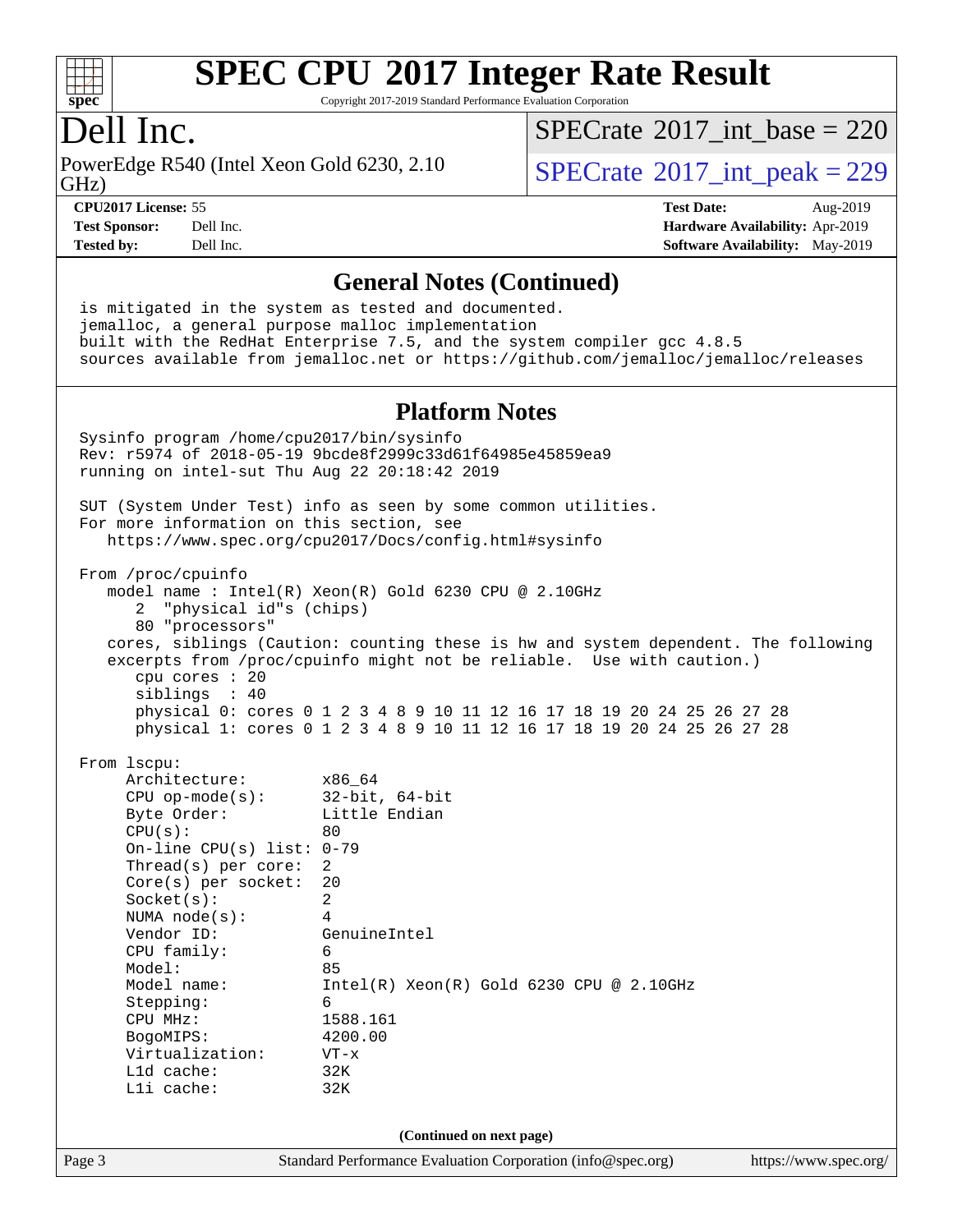

Copyright 2017-2019 Standard Performance Evaluation Corporation

### Dell Inc.

PowerEdge R540 (Intel Xeon Gold 6230, 2.10)<br>GHz)

 $SPECTate$ <sup>®</sup>[2017\\_int\\_base =](http://www.spec.org/auto/cpu2017/Docs/result-fields.html#SPECrate2017intbase) 220

 $SPECTate  $2017$  int peak = 229$ 

#### **[CPU2017 License:](http://www.spec.org/auto/cpu2017/Docs/result-fields.html#CPU2017License)** 55 **[Test Date:](http://www.spec.org/auto/cpu2017/Docs/result-fields.html#TestDate)** Aug-2019 **[Test Sponsor:](http://www.spec.org/auto/cpu2017/Docs/result-fields.html#TestSponsor)** Dell Inc. **[Hardware Availability:](http://www.spec.org/auto/cpu2017/Docs/result-fields.html#HardwareAvailability)** Apr-2019 **[Tested by:](http://www.spec.org/auto/cpu2017/Docs/result-fields.html#Testedby)** Dell Inc. **[Software Availability:](http://www.spec.org/auto/cpu2017/Docs/result-fields.html#SoftwareAvailability)** May-2019

#### **[Platform Notes \(Continued\)](http://www.spec.org/auto/cpu2017/Docs/result-fields.html#PlatformNotes)**

 L2 cache: 1024K L3 cache: 28160K NUMA node0 CPU(s): 0,4,8,12,16,20,24,28,32,36,40,44,48,52,56,60,64,68,72,76 NUMA node1 CPU(s): 1,5,9,13,17,21,25,29,33,37,41,45,49,53,57,61,65,69,73,77 NUMA node2 CPU(s): 2,6,10,14,18,22,26,30,34,38,42,46,50,54,58,62,66,70,74,78 NUMA node3 CPU(s): 3,7,11,15,19,23,27,31,35,39,43,47,51,55,59,63,67,71,75,79 Flags: fpu vme de pse tsc msr pae mce cx8 apic sep mtrr pge mca cmov pat pse36 clflush dts acpi mmx fxsr sse sse2 ss ht tm pbe syscall nx pdpe1gb rdtscp lm constant\_tsc art arch\_perfmon pebs bts rep\_good nopl xtopology nonstop\_tsc cpuid aperfmperf pni pclmulqdq dtes64 monitor ds\_cpl vmx smx est tm2 ssse3 sdbg fma cx16 xtpr pdcm pcid dca sse4\_1 sse4\_2 x2apic movbe popcnt aes xsave avx f16c rdrand lahf\_lm abm 3dnowprefetch cpuid\_fault epb cat\_l3 cdp\_l3 invpcid\_single intel\_ppin ssbd mba ibrs ibpb stibp ibrs\_enhanced tpr\_shadow vnmi flexpriority ept vpid fsgsbase tsc\_adjust bmi1 hle avx2 smep bmi2 erms invpcid rtm cqm mpx rdt\_a avx512f avx512dq rdseed adx smap clflushopt clwb intel\_pt avx512cd avx512bw avx512vl xsaveopt xsavec xgetbv1 xsaves cqm\_llc cqm\_occup\_llc cqm\_mbm\_total cqm\_mbm\_local dtherm ida arat pln pts pku ospke avx512\_vnni flush\_l1d arch\_capabilities /proc/cpuinfo cache data cache size : 28160 KB From numactl --hardware WARNING: a numactl 'node' might or might not correspond to a physical chip. available: 4 nodes (0-3) node 0 cpus: 0 4 8 12 16 20 24 28 32 36 40 44 48 52 56 60 64 68 72 76 node 0 size: 95146 MB node 0 free: 94885 MB node 1 cpus: 1 5 9 13 17 21 25 29 33 37 41 45 49 53 57 61 65 69 73 77 node 1 size: 96764 MB node 1 free: 96536 MB node 2 cpus: 2 6 10 14 18 22 26 30 34 38 42 46 50 54 58 62 66 70 74 78 node 2 size: 96764 MB node 2 free: 96491 MB node 3 cpus: 3 7 11 15 19 23 27 31 35 39 43 47 51 55 59 63 67 71 75 79 node 3 size: 96741 MB node 3 free: 96436 MB node distances: node 0 1 2 3 0: 10 21 11 21 1: 21 10 21 11 2: 11 21 10 21 3: 21 11 21 10 From /proc/meminfo MemTotal: 394666960 kB HugePages\_Total: 0 Hugepagesize: 2048 kB **(Continued on next page)**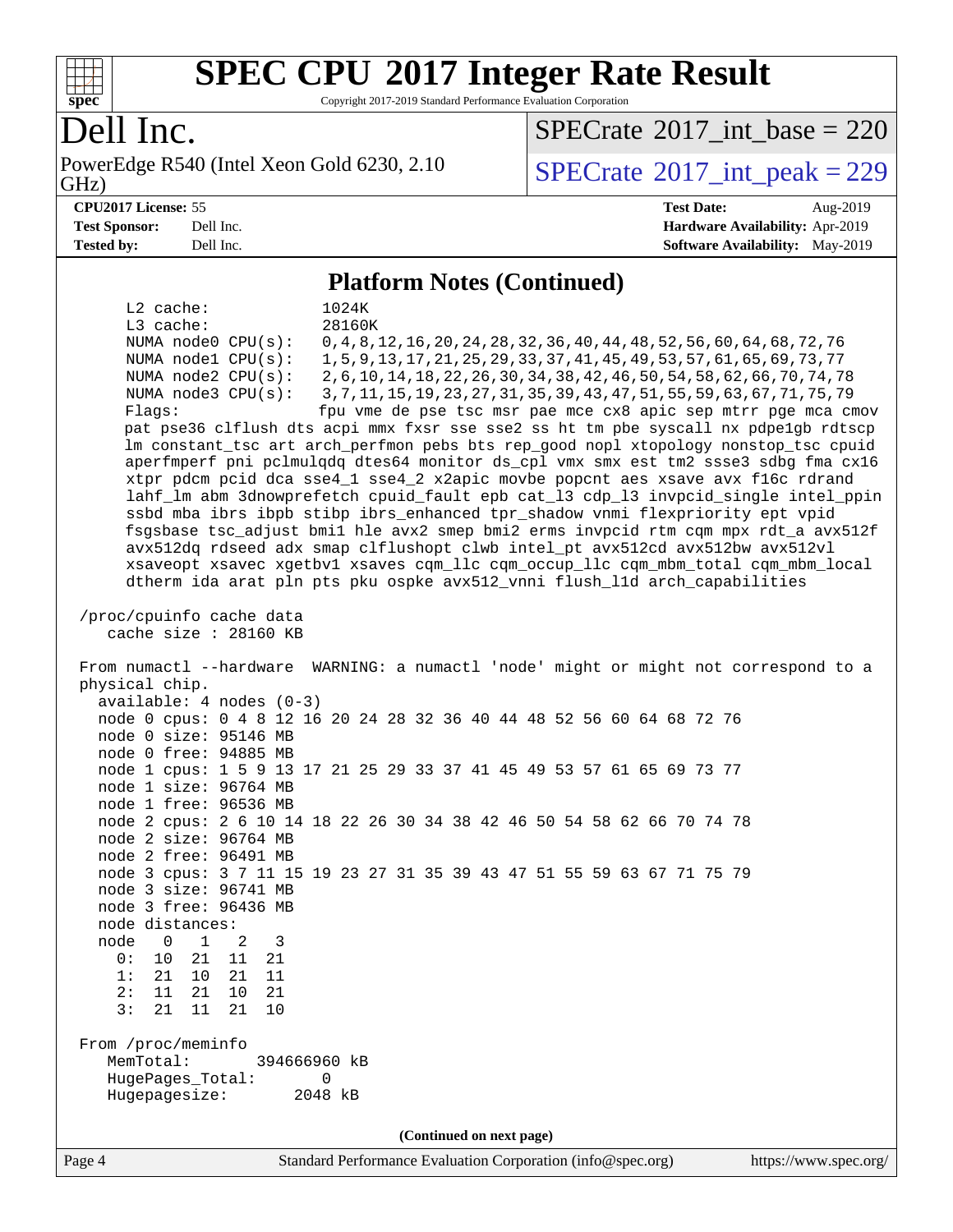

Copyright 2017-2019 Standard Performance Evaluation Corporation

### Dell Inc.

PowerEdge R540 (Intel Xeon Gold 6230, 2.10)<br>GHz)

 $SPECTate$ <sup>®</sup>[2017\\_int\\_base =](http://www.spec.org/auto/cpu2017/Docs/result-fields.html#SPECrate2017intbase) 220

**[Tested by:](http://www.spec.org/auto/cpu2017/Docs/result-fields.html#Testedby)** Dell Inc. **[Software Availability:](http://www.spec.org/auto/cpu2017/Docs/result-fields.html#SoftwareAvailability)** May-2019

 $SPECTate  $2017$  int peak = 229$ 

**[CPU2017 License:](http://www.spec.org/auto/cpu2017/Docs/result-fields.html#CPU2017License)** 55 **[Test Date:](http://www.spec.org/auto/cpu2017/Docs/result-fields.html#TestDate)** Aug-2019 **[Test Sponsor:](http://www.spec.org/auto/cpu2017/Docs/result-fields.html#TestSponsor)** Dell Inc. **[Hardware Availability:](http://www.spec.org/auto/cpu2017/Docs/result-fields.html#HardwareAvailability)** Apr-2019

#### **[Platform Notes \(Continued\)](http://www.spec.org/auto/cpu2017/Docs/result-fields.html#PlatformNotes)**

 /usr/bin/lsb\_release -d Ubuntu 18.04.2 LTS From /etc/\*release\* /etc/\*version\* debian version: buster/sid os-release: NAME="Ubuntu" VERSION="18.04.2 LTS (Bionic Beaver)" ID=ubuntu ID\_LIKE=debian PRETTY\_NAME="Ubuntu 18.04.2 LTS" VERSION\_ID="18.04" HOME\_URL="<https://www.ubuntu.com/"> SUPPORT\_URL="<https://help.ubuntu.com/"> uname -a: Linux intel-sut 4.15.0-45-generic #48-Ubuntu SMP Tue Jan 29 16:28:13 UTC 2019 x86\_64 x86\_64 x86\_64 GNU/Linux Kernel self-reported vulnerability status: CVE-2017-5754 (Meltdown): Not affected CVE-2017-5753 (Spectre variant 1): Mitigation: \_\_user pointer sanitization CVE-2017-5715 (Spectre variant 2): Mitigation: Enhanced IBRS, IBPB run-level 5 Aug 22 20:16 SPEC is set to: /home/cpu2017 Filesystem Type Size Used Avail Use% Mounted on /dev/sda2 ext4 439G 21G 396G 5% / Additional information from dmidecode follows. WARNING: Use caution when you interpret this section. The 'dmidecode' program reads system data which is "intended to allow hardware to be accurately determined", but the intent may not be met, as there are frequent changes to hardware, firmware, and the "DMTF SMBIOS" standard. BIOS Dell Inc. 2.2.11 06/14/2019 Memory: 12x 00AD063200AD HMA84GR7CJR4N-WM 32 GB 2 rank 2933 4x Not Specified Not Specified (End of data from sysinfo program)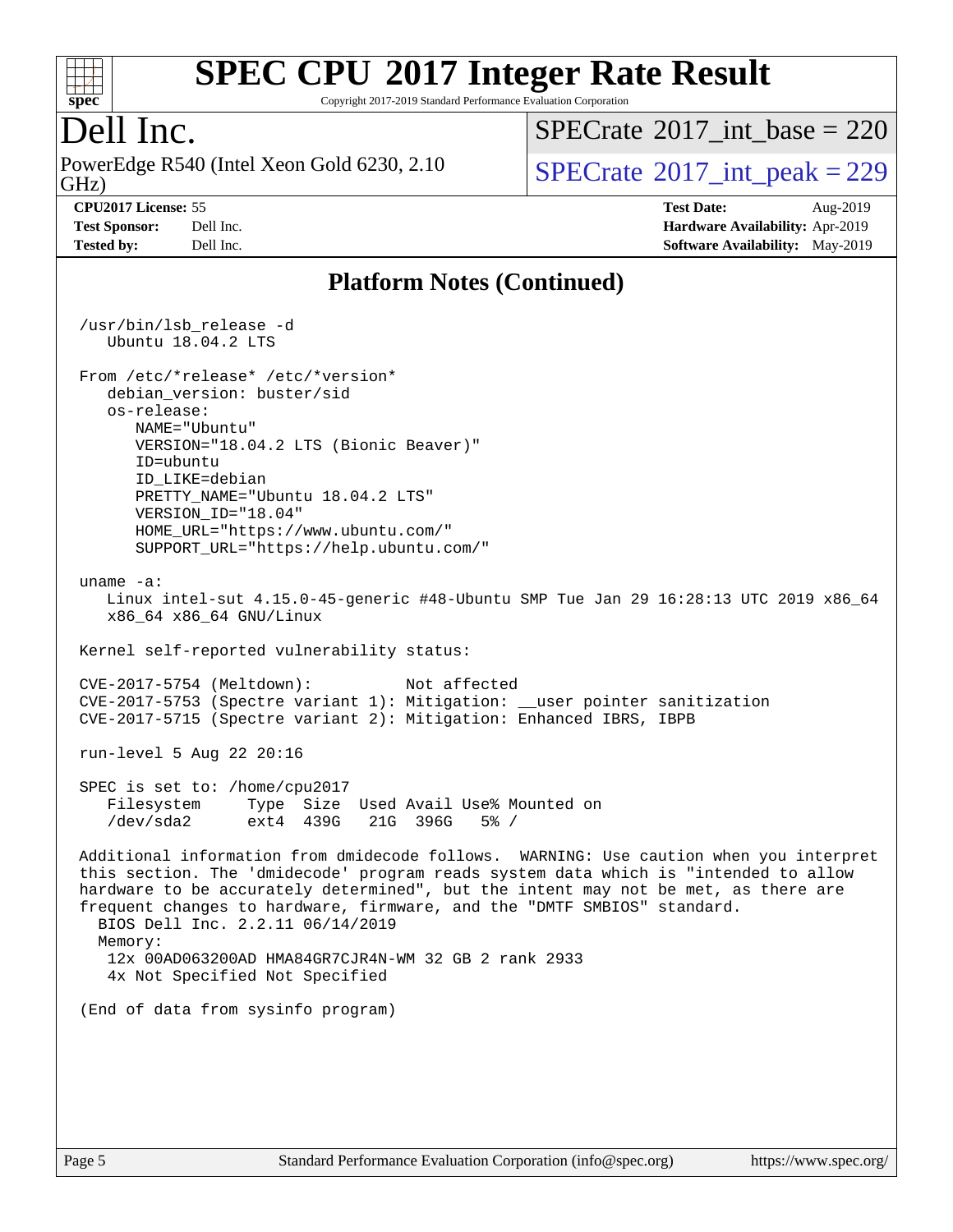

Copyright 2017-2019 Standard Performance Evaluation Corporation

Dell Inc.<br>PowerEdge R540 (Intel Xeon Gold 6230, 2.10) GHz)

 $SPECrate$ <sup>®</sup>[2017\\_int\\_base =](http://www.spec.org/auto/cpu2017/Docs/result-fields.html#SPECrate2017intbase) 220

 $SPECTate$ <sup>®</sup>[2017\\_int\\_peak = 2](http://www.spec.org/auto/cpu2017/Docs/result-fields.html#SPECrate2017intpeak)29

**[CPU2017 License:](http://www.spec.org/auto/cpu2017/Docs/result-fields.html#CPU2017License)** 55 **[Test Date:](http://www.spec.org/auto/cpu2017/Docs/result-fields.html#TestDate)** Aug-2019 **[Test Sponsor:](http://www.spec.org/auto/cpu2017/Docs/result-fields.html#TestSponsor)** Dell Inc. **[Hardware Availability:](http://www.spec.org/auto/cpu2017/Docs/result-fields.html#HardwareAvailability)** Apr-2019 **[Tested by:](http://www.spec.org/auto/cpu2017/Docs/result-fields.html#Testedby)** Dell Inc. Dell Inc. **[Software Availability:](http://www.spec.org/auto/cpu2017/Docs/result-fields.html#SoftwareAvailability)** May-2019

### **[Compiler Version Notes](http://www.spec.org/auto/cpu2017/Docs/result-fields.html#CompilerVersionNotes)**

| Intel(R) C Intel(R) 64 Compiler for applications running on IA-32, Version<br>19.0.4.227 Build 20190416<br>Copyright (C) 1985-2019 Intel Corporation. All rights reserved.<br>500.perlbench_r(base, peak) 502.gcc_r(base) 505.mcf_r(base, peak)<br>С<br>$525.x264_r(base, peak) 557.xz_r(base, peak)$<br>Intel(R) C Intel(R) 64 Compiler for applications running on Intel(R) 64,<br>Version 19.0.4.227 Build 20190416<br>Copyright (C) 1985-2019 Intel Corporation. All rights reserved.<br>$\vert$ 502.gcc_r(peak)<br>C<br>Intel(R) C Intel(R) 64 Compiler for applications running on IA-32, Version<br>19.0.4.227 Build 20190416<br>Copyright (C) 1985-2019 Intel Corporation. All rights reserved.<br>-----------------<br>500.perlbench_r(base, peak) 502.gcc_r(base) 505.mcf_r(base, peak)<br>C<br>525.x264_r(base, peak) 557.xz_r(base, peak)<br>Intel(R) C Intel(R) 64 Compiler for applications running on Intel(R) 64,<br>Version 19.0.4.227 Build 20190416<br>Copyright (C) 1985-2019 Intel Corporation. All rights reserved.<br>$C++$   523.xalancbmk $r(\text{peak})$<br>Intel(R) C++ Intel(R) 64 Compiler for applications running on IA-32, Version<br>19.0.4.227 Build 20190416<br>Copyright (C) 1985-2019 Intel Corporation. All rights reserved.<br>520.omnetpp_r(base, peak) 523.xalancbmk_r(base)<br>$C++$<br>531.deepsjeng_r(base, peak) 541.leela_r(base, peak)<br>Intel(R) $C++$ Intel(R) 64 Compiler for applications running on Intel(R) 64, | ===========================<br>$  502.\text{gcc_r(peak)}$<br>C. |
|------------------------------------------------------------------------------------------------------------------------------------------------------------------------------------------------------------------------------------------------------------------------------------------------------------------------------------------------------------------------------------------------------------------------------------------------------------------------------------------------------------------------------------------------------------------------------------------------------------------------------------------------------------------------------------------------------------------------------------------------------------------------------------------------------------------------------------------------------------------------------------------------------------------------------------------------------------------------------------------------------------------------------------------------------------------------------------------------------------------------------------------------------------------------------------------------------------------------------------------------------------------------------------------------------------------------------------------------------------------------------------------------------------------------------------------------------------------------|-----------------------------------------------------------------|
|                                                                                                                                                                                                                                                                                                                                                                                                                                                                                                                                                                                                                                                                                                                                                                                                                                                                                                                                                                                                                                                                                                                                                                                                                                                                                                                                                                                                                                                                        |                                                                 |
|                                                                                                                                                                                                                                                                                                                                                                                                                                                                                                                                                                                                                                                                                                                                                                                                                                                                                                                                                                                                                                                                                                                                                                                                                                                                                                                                                                                                                                                                        |                                                                 |
|                                                                                                                                                                                                                                                                                                                                                                                                                                                                                                                                                                                                                                                                                                                                                                                                                                                                                                                                                                                                                                                                                                                                                                                                                                                                                                                                                                                                                                                                        |                                                                 |
|                                                                                                                                                                                                                                                                                                                                                                                                                                                                                                                                                                                                                                                                                                                                                                                                                                                                                                                                                                                                                                                                                                                                                                                                                                                                                                                                                                                                                                                                        |                                                                 |
|                                                                                                                                                                                                                                                                                                                                                                                                                                                                                                                                                                                                                                                                                                                                                                                                                                                                                                                                                                                                                                                                                                                                                                                                                                                                                                                                                                                                                                                                        |                                                                 |
|                                                                                                                                                                                                                                                                                                                                                                                                                                                                                                                                                                                                                                                                                                                                                                                                                                                                                                                                                                                                                                                                                                                                                                                                                                                                                                                                                                                                                                                                        |                                                                 |
|                                                                                                                                                                                                                                                                                                                                                                                                                                                                                                                                                                                                                                                                                                                                                                                                                                                                                                                                                                                                                                                                                                                                                                                                                                                                                                                                                                                                                                                                        |                                                                 |
|                                                                                                                                                                                                                                                                                                                                                                                                                                                                                                                                                                                                                                                                                                                                                                                                                                                                                                                                                                                                                                                                                                                                                                                                                                                                                                                                                                                                                                                                        |                                                                 |
|                                                                                                                                                                                                                                                                                                                                                                                                                                                                                                                                                                                                                                                                                                                                                                                                                                                                                                                                                                                                                                                                                                                                                                                                                                                                                                                                                                                                                                                                        |                                                                 |
|                                                                                                                                                                                                                                                                                                                                                                                                                                                                                                                                                                                                                                                                                                                                                                                                                                                                                                                                                                                                                                                                                                                                                                                                                                                                                                                                                                                                                                                                        |                                                                 |
|                                                                                                                                                                                                                                                                                                                                                                                                                                                                                                                                                                                                                                                                                                                                                                                                                                                                                                                                                                                                                                                                                                                                                                                                                                                                                                                                                                                                                                                                        |                                                                 |
| (Continued on next page)<br>Standard Performance Evaluation Corporation (info@spec.org)<br>https://www.spec.org/<br>Page 6                                                                                                                                                                                                                                                                                                                                                                                                                                                                                                                                                                                                                                                                                                                                                                                                                                                                                                                                                                                                                                                                                                                                                                                                                                                                                                                                             |                                                                 |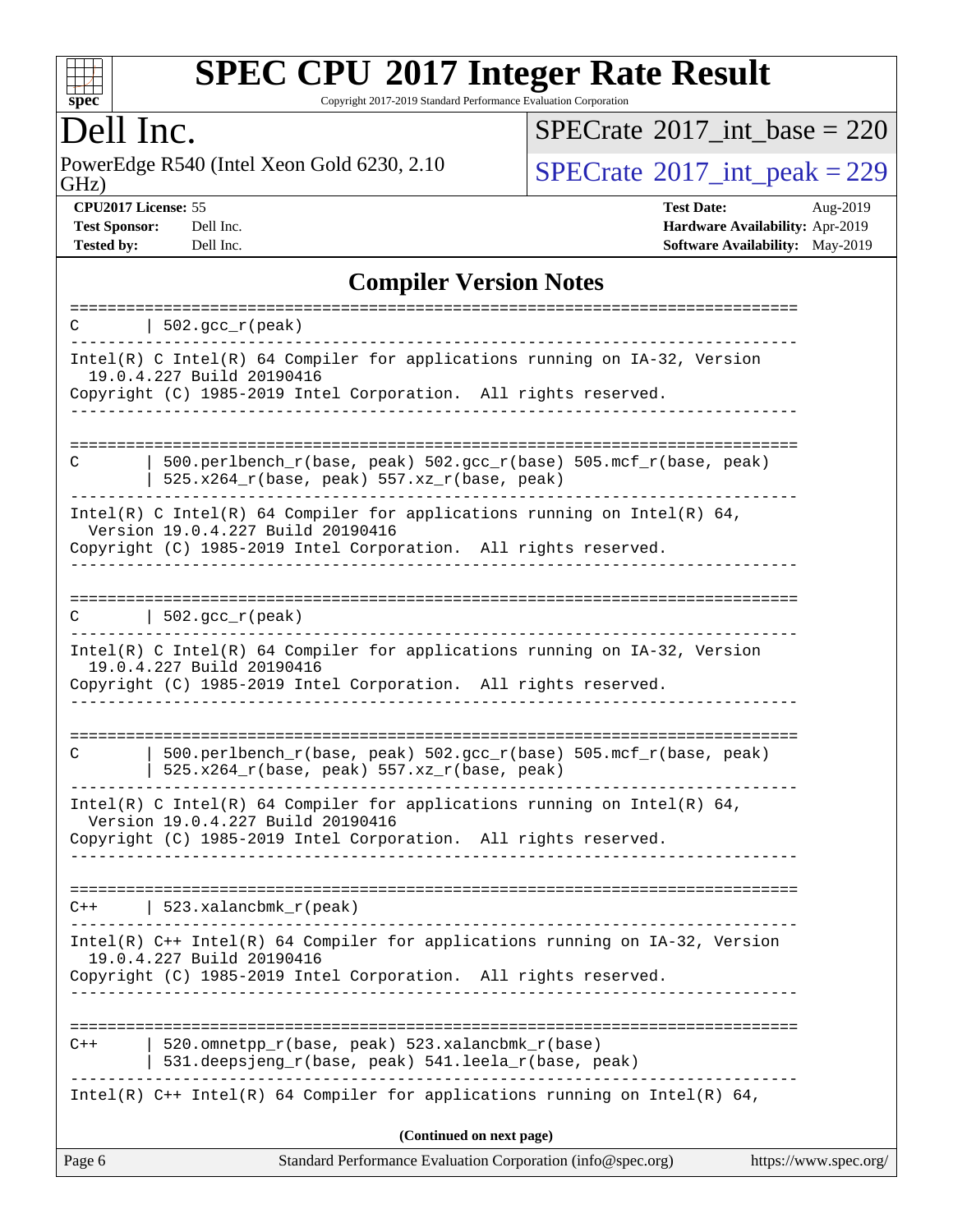

Copyright 2017-2019 Standard Performance Evaluation Corporation

### Dell Inc.

GHz) PowerEdge R540 (Intel Xeon Gold 6230, 2.10  $SPECrate@2017\_int\_peak = 229$  $SPECrate@2017\_int\_peak = 229$ 

 $SPECrate$ <sup>®</sup>[2017\\_int\\_base =](http://www.spec.org/auto/cpu2017/Docs/result-fields.html#SPECrate2017intbase) 220

| <b>Test Sponsor:</b> | Dell In |
|----------------------|---------|
| <b>Tested by:</b>    | Dell In |

**[CPU2017 License:](http://www.spec.org/auto/cpu2017/Docs/result-fields.html#CPU2017License)** 55 **[Test Date:](http://www.spec.org/auto/cpu2017/Docs/result-fields.html#TestDate)** Aug-2019 **[Test Sponsor:](http://www.spec.org/auto/cpu2017/Docs/result-fields.html#TestSponsor) [Hardware Availability:](http://www.spec.org/auto/cpu2017/Docs/result-fields.html#HardwareAvailability)** Apr-2019 **[Tested by:](http://www.spec.org/auto/cpu2017/Docs/result-fields.html#Testedby) [Software Availability:](http://www.spec.org/auto/cpu2017/Docs/result-fields.html#SoftwareAvailability)** May-2019

#### **[Compiler Version Notes \(Continued\)](http://www.spec.org/auto/cpu2017/Docs/result-fields.html#CompilerVersionNotes)**

| Version 19.0.4.227 Build 20190416<br>Copyright (C) 1985-2019 Intel Corporation. All rights reserved.                                                                                   |  |  |  |  |  |
|----------------------------------------------------------------------------------------------------------------------------------------------------------------------------------------|--|--|--|--|--|
|                                                                                                                                                                                        |  |  |  |  |  |
| $C++$   523.xalancbmk $r(\text{peak})$                                                                                                                                                 |  |  |  |  |  |
| Intel(R) $C++$ Intel(R) 64 Compiler for applications running on $IA-32$ , Version<br>19.0.4.227 Build 20190416<br>Copyright (C) 1985-2019 Intel Corporation. All rights reserved.      |  |  |  |  |  |
| 520.omnetpp $r(base, peak)$ 523.xalancbmk $r(base)$<br>$C++$<br>531.deepsjeng_r(base, peak) 541.leela_r(base, peak)                                                                    |  |  |  |  |  |
| Intel(R) $C++$ Intel(R) 64 Compiler for applications running on Intel(R) 64,<br>Version 19.0.4.227 Build 20190416<br>Copyright (C) 1985-2019 Intel Corporation. All rights reserved.   |  |  |  |  |  |
| Fortran   548. $exchange2 r(base, peak)$                                                                                                                                               |  |  |  |  |  |
| Intel(R) Fortran Intel(R) 64 Compiler for applications running on Intel(R)<br>64, Version 19.0.4.227 Build 20190416<br>Copyright (C) 1985-2019 Intel Corporation. All rights reserved. |  |  |  |  |  |

### **[Base Compiler Invocation](http://www.spec.org/auto/cpu2017/Docs/result-fields.html#BaseCompilerInvocation)**

[C benchmarks](http://www.spec.org/auto/cpu2017/Docs/result-fields.html#Cbenchmarks): [icc -m64 -std=c11](http://www.spec.org/cpu2017/results/res2019q3/cpu2017-20190831-17316.flags.html#user_CCbase_intel_icc_64bit_c11_33ee0cdaae7deeeab2a9725423ba97205ce30f63b9926c2519791662299b76a0318f32ddfffdc46587804de3178b4f9328c46fa7c2b0cd779d7a61945c91cd35)

[C++ benchmarks:](http://www.spec.org/auto/cpu2017/Docs/result-fields.html#CXXbenchmarks) [icpc -m64](http://www.spec.org/cpu2017/results/res2019q3/cpu2017-20190831-17316.flags.html#user_CXXbase_intel_icpc_64bit_4ecb2543ae3f1412ef961e0650ca070fec7b7afdcd6ed48761b84423119d1bf6bdf5cad15b44d48e7256388bc77273b966e5eb805aefd121eb22e9299b2ec9d9)

[Fortran benchmarks](http://www.spec.org/auto/cpu2017/Docs/result-fields.html#Fortranbenchmarks): [ifort -m64](http://www.spec.org/cpu2017/results/res2019q3/cpu2017-20190831-17316.flags.html#user_FCbase_intel_ifort_64bit_24f2bb282fbaeffd6157abe4f878425411749daecae9a33200eee2bee2fe76f3b89351d69a8130dd5949958ce389cf37ff59a95e7a40d588e8d3a57e0c3fd751)

### **[Base Portability Flags](http://www.spec.org/auto/cpu2017/Docs/result-fields.html#BasePortabilityFlags)**

500.perlbench\_r: [-DSPEC\\_LP64](http://www.spec.org/cpu2017/results/res2019q3/cpu2017-20190831-17316.flags.html#b500.perlbench_r_basePORTABILITY_DSPEC_LP64) [-DSPEC\\_LINUX\\_X64](http://www.spec.org/cpu2017/results/res2019q3/cpu2017-20190831-17316.flags.html#b500.perlbench_r_baseCPORTABILITY_DSPEC_LINUX_X64)

**(Continued on next page)**

Page 7 Standard Performance Evaluation Corporation [\(info@spec.org\)](mailto:info@spec.org) <https://www.spec.org/>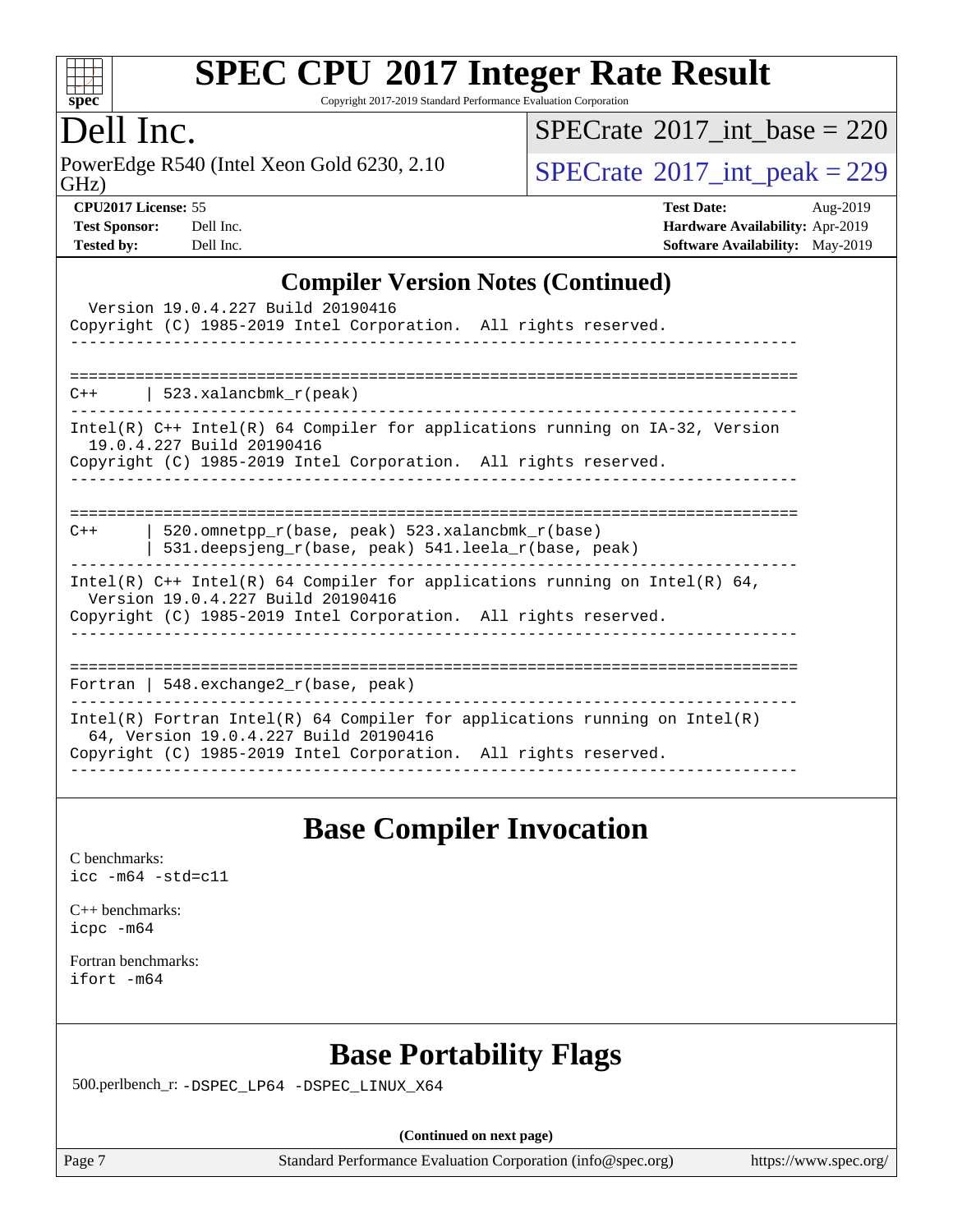

Copyright 2017-2019 Standard Performance Evaluation Corporation

### Dell Inc.

PowerEdge R540 (Intel Xeon Gold 6230, 2.10)<br>GHz)

 $SPECTate$ <sup>®</sup>[2017\\_int\\_base =](http://www.spec.org/auto/cpu2017/Docs/result-fields.html#SPECrate2017intbase) 220

 $SPECTate  $2017$  int peak = 229$ 

**[CPU2017 License:](http://www.spec.org/auto/cpu2017/Docs/result-fields.html#CPU2017License)** 55 **[Test Date:](http://www.spec.org/auto/cpu2017/Docs/result-fields.html#TestDate)** Aug-2019 **[Test Sponsor:](http://www.spec.org/auto/cpu2017/Docs/result-fields.html#TestSponsor)** Dell Inc. **[Hardware Availability:](http://www.spec.org/auto/cpu2017/Docs/result-fields.html#HardwareAvailability)** Apr-2019 **[Tested by:](http://www.spec.org/auto/cpu2017/Docs/result-fields.html#Testedby)** Dell Inc. **[Software Availability:](http://www.spec.org/auto/cpu2017/Docs/result-fields.html#SoftwareAvailability)** May-2019

## **[Base Portability Flags \(Continued\)](http://www.spec.org/auto/cpu2017/Docs/result-fields.html#BasePortabilityFlags)**

 502.gcc\_r: [-DSPEC\\_LP64](http://www.spec.org/cpu2017/results/res2019q3/cpu2017-20190831-17316.flags.html#suite_basePORTABILITY502_gcc_r_DSPEC_LP64) 505.mcf\_r: [-DSPEC\\_LP64](http://www.spec.org/cpu2017/results/res2019q3/cpu2017-20190831-17316.flags.html#suite_basePORTABILITY505_mcf_r_DSPEC_LP64) 520.omnetpp\_r: [-DSPEC\\_LP64](http://www.spec.org/cpu2017/results/res2019q3/cpu2017-20190831-17316.flags.html#suite_basePORTABILITY520_omnetpp_r_DSPEC_LP64) 523.xalancbmk\_r: [-DSPEC\\_LP64](http://www.spec.org/cpu2017/results/res2019q3/cpu2017-20190831-17316.flags.html#suite_basePORTABILITY523_xalancbmk_r_DSPEC_LP64) [-DSPEC\\_LINUX](http://www.spec.org/cpu2017/results/res2019q3/cpu2017-20190831-17316.flags.html#b523.xalancbmk_r_baseCXXPORTABILITY_DSPEC_LINUX) 525.x264\_r: [-DSPEC\\_LP64](http://www.spec.org/cpu2017/results/res2019q3/cpu2017-20190831-17316.flags.html#suite_basePORTABILITY525_x264_r_DSPEC_LP64) 531.deepsjeng\_r: [-DSPEC\\_LP64](http://www.spec.org/cpu2017/results/res2019q3/cpu2017-20190831-17316.flags.html#suite_basePORTABILITY531_deepsjeng_r_DSPEC_LP64) 541.leela\_r: [-DSPEC\\_LP64](http://www.spec.org/cpu2017/results/res2019q3/cpu2017-20190831-17316.flags.html#suite_basePORTABILITY541_leela_r_DSPEC_LP64) 548.exchange2\_r: [-DSPEC\\_LP64](http://www.spec.org/cpu2017/results/res2019q3/cpu2017-20190831-17316.flags.html#suite_basePORTABILITY548_exchange2_r_DSPEC_LP64) 557.xz\_r: [-DSPEC\\_LP64](http://www.spec.org/cpu2017/results/res2019q3/cpu2017-20190831-17316.flags.html#suite_basePORTABILITY557_xz_r_DSPEC_LP64)

### **[Base Optimization Flags](http://www.spec.org/auto/cpu2017/Docs/result-fields.html#BaseOptimizationFlags)**

#### [C benchmarks](http://www.spec.org/auto/cpu2017/Docs/result-fields.html#Cbenchmarks):

```
-Wl,-z,muldefs -xCORE-AVX512 -ipo -O3 -no-prec-div
-qopt-mem-layout-trans=4
-L/usr/local/IntelCompiler19/compilers_and_libraries_2019.4.227/linux/compiler/lib/intel64
-lqkmalloc
```
#### [C++ benchmarks](http://www.spec.org/auto/cpu2017/Docs/result-fields.html#CXXbenchmarks):

```
-Wl,-z,muldefs -xCORE-AVX512 -ipo -O3 -no-prec-div
-qopt-mem-layout-trans=4
-L/usr/local/IntelCompiler19/compilers_and_libraries_2019.4.227/linux/compiler/lib/intel64
-lqkmalloc
```
#### [Fortran benchmarks](http://www.spec.org/auto/cpu2017/Docs/result-fields.html#Fortranbenchmarks):

```
-Wl,-z,muldefs -xCORE-AVX512 -ipo -O3 -no-prec-div
-qopt-mem-layout-trans=4 -nostandard-realloc-lhs -align array32byte
-L/usr/local/IntelCompiler19/compilers_and_libraries_2019.4.227/linux/compiler/lib/intel64
-lqkmalloc
```
### **[Peak Compiler Invocation](http://www.spec.org/auto/cpu2017/Docs/result-fields.html#PeakCompilerInvocation)**

[C benchmarks \(except as noted below\)](http://www.spec.org/auto/cpu2017/Docs/result-fields.html#Cbenchmarksexceptasnotedbelow): [icc -m64 -std=c11](http://www.spec.org/cpu2017/results/res2019q3/cpu2017-20190831-17316.flags.html#user_CCpeak_intel_icc_64bit_c11_33ee0cdaae7deeeab2a9725423ba97205ce30f63b9926c2519791662299b76a0318f32ddfffdc46587804de3178b4f9328c46fa7c2b0cd779d7a61945c91cd35)

502.gcc\_r: [icc -m32 -std=c11 -L/usr/local/IntelCompiler19/compilers\\_and\\_libraries\\_2019.4.227/linux/compiler/lib/ia32\\_lin](http://www.spec.org/cpu2017/results/res2019q3/cpu2017-20190831-17316.flags.html#user_peakCCLD502_gcc_r_intel_icc_38a193a897536fa645efb1dc6ac2bea2bddbbe56f130e144a606d1b2649003f27c79f8814020c1f9355cbbf0d7ab0d194a7a979ee1e2a95641bbb8cf571aac7b)

#### [C++ benchmarks \(except as noted below\)](http://www.spec.org/auto/cpu2017/Docs/result-fields.html#CXXbenchmarksexceptasnotedbelow): [icpc -m64](http://www.spec.org/cpu2017/results/res2019q3/cpu2017-20190831-17316.flags.html#user_CXXpeak_intel_icpc_64bit_4ecb2543ae3f1412ef961e0650ca070fec7b7afdcd6ed48761b84423119d1bf6bdf5cad15b44d48e7256388bc77273b966e5eb805aefd121eb22e9299b2ec9d9)

523.xalancbmk\_r: [icpc -m32 -L/usr/local/IntelCompiler19/compilers\\_and\\_libraries\\_2019.4.227/linux/compiler/lib/ia32\\_lin](http://www.spec.org/cpu2017/results/res2019q3/cpu2017-20190831-17316.flags.html#user_peakCXXLD523_xalancbmk_r_intel_icpc_840f965b38320ad10acba6032d6ca4c816e722c432c250f3408feae347068ba449f694544a48cf12cd3bde3495e328e6747ab0f629c2925d3062e2ee144af951)

**(Continued on next page)**

Page 8 Standard Performance Evaluation Corporation [\(info@spec.org\)](mailto:info@spec.org) <https://www.spec.org/>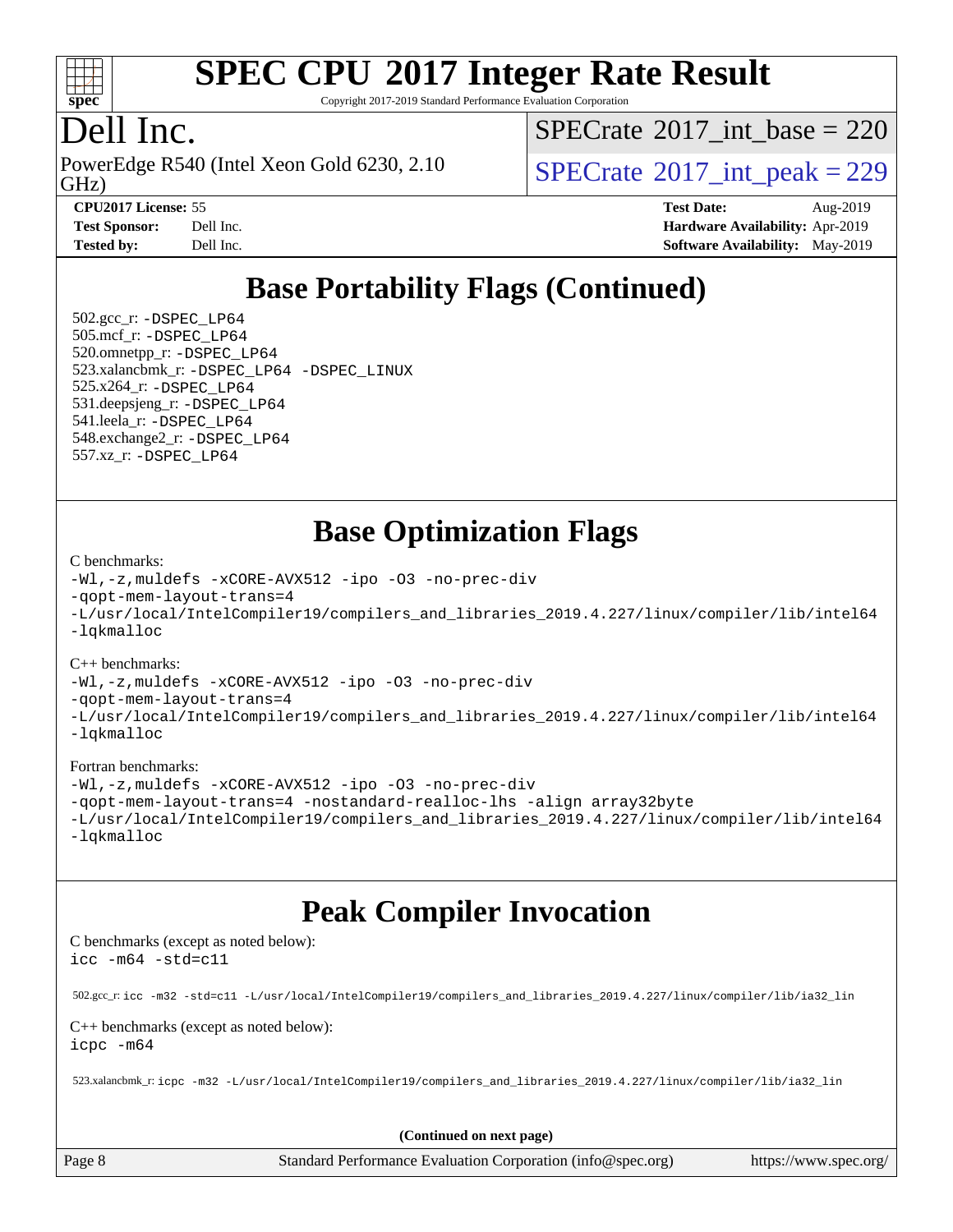

Copyright 2017-2019 Standard Performance Evaluation Corporation

### Dell Inc.

GHz) PowerEdge R540 (Intel Xeon Gold 6230, 2.10  $\text{SPECrate}^{\circ}2017\_int\_peak = 229$  $\text{SPECrate}^{\circ}2017\_int\_peak = 229$  $\text{SPECrate}^{\circ}2017\_int\_peak = 229$ 

 $SPECrate$ <sup>®</sup>[2017\\_int\\_base =](http://www.spec.org/auto/cpu2017/Docs/result-fields.html#SPECrate2017intbase) 220

**[CPU2017 License:](http://www.spec.org/auto/cpu2017/Docs/result-fields.html#CPU2017License)** 55 **[Test Date:](http://www.spec.org/auto/cpu2017/Docs/result-fields.html#TestDate)** Aug-2019 **[Test Sponsor:](http://www.spec.org/auto/cpu2017/Docs/result-fields.html#TestSponsor)** Dell Inc. **[Hardware Availability:](http://www.spec.org/auto/cpu2017/Docs/result-fields.html#HardwareAvailability)** Apr-2019 **[Tested by:](http://www.spec.org/auto/cpu2017/Docs/result-fields.html#Testedby)** Dell Inc. **[Software Availability:](http://www.spec.org/auto/cpu2017/Docs/result-fields.html#SoftwareAvailability)** May-2019

## **[Peak Compiler Invocation \(Continued\)](http://www.spec.org/auto/cpu2017/Docs/result-fields.html#PeakCompilerInvocation)**

[Fortran benchmarks](http://www.spec.org/auto/cpu2017/Docs/result-fields.html#Fortranbenchmarks):

[ifort -m64](http://www.spec.org/cpu2017/results/res2019q3/cpu2017-20190831-17316.flags.html#user_FCpeak_intel_ifort_64bit_24f2bb282fbaeffd6157abe4f878425411749daecae9a33200eee2bee2fe76f3b89351d69a8130dd5949958ce389cf37ff59a95e7a40d588e8d3a57e0c3fd751)

**[Peak Portability Flags](http://www.spec.org/auto/cpu2017/Docs/result-fields.html#PeakPortabilityFlags)**

 500.perlbench\_r: [-DSPEC\\_LP64](http://www.spec.org/cpu2017/results/res2019q3/cpu2017-20190831-17316.flags.html#b500.perlbench_r_peakPORTABILITY_DSPEC_LP64) [-DSPEC\\_LINUX\\_X64](http://www.spec.org/cpu2017/results/res2019q3/cpu2017-20190831-17316.flags.html#b500.perlbench_r_peakCPORTABILITY_DSPEC_LINUX_X64) 502.gcc\_r: [-D\\_FILE\\_OFFSET\\_BITS=64](http://www.spec.org/cpu2017/results/res2019q3/cpu2017-20190831-17316.flags.html#user_peakPORTABILITY502_gcc_r_file_offset_bits_64_5ae949a99b284ddf4e95728d47cb0843d81b2eb0e18bdfe74bbf0f61d0b064f4bda2f10ea5eb90e1dcab0e84dbc592acfc5018bc955c18609f94ddb8d550002c) 505.mcf\_r: [-DSPEC\\_LP64](http://www.spec.org/cpu2017/results/res2019q3/cpu2017-20190831-17316.flags.html#suite_peakPORTABILITY505_mcf_r_DSPEC_LP64) 520.omnetpp\_r: [-DSPEC\\_LP64](http://www.spec.org/cpu2017/results/res2019q3/cpu2017-20190831-17316.flags.html#suite_peakPORTABILITY520_omnetpp_r_DSPEC_LP64) 523.xalancbmk\_r: [-D\\_FILE\\_OFFSET\\_BITS=64](http://www.spec.org/cpu2017/results/res2019q3/cpu2017-20190831-17316.flags.html#user_peakPORTABILITY523_xalancbmk_r_file_offset_bits_64_5ae949a99b284ddf4e95728d47cb0843d81b2eb0e18bdfe74bbf0f61d0b064f4bda2f10ea5eb90e1dcab0e84dbc592acfc5018bc955c18609f94ddb8d550002c) [-DSPEC\\_LINUX](http://www.spec.org/cpu2017/results/res2019q3/cpu2017-20190831-17316.flags.html#b523.xalancbmk_r_peakCXXPORTABILITY_DSPEC_LINUX) 525.x264\_r: [-DSPEC\\_LP64](http://www.spec.org/cpu2017/results/res2019q3/cpu2017-20190831-17316.flags.html#suite_peakPORTABILITY525_x264_r_DSPEC_LP64) 531.deepsjeng\_r: [-DSPEC\\_LP64](http://www.spec.org/cpu2017/results/res2019q3/cpu2017-20190831-17316.flags.html#suite_peakPORTABILITY531_deepsjeng_r_DSPEC_LP64) 541.leela\_r: [-DSPEC\\_LP64](http://www.spec.org/cpu2017/results/res2019q3/cpu2017-20190831-17316.flags.html#suite_peakPORTABILITY541_leela_r_DSPEC_LP64) 548.exchange2\_r: [-DSPEC\\_LP64](http://www.spec.org/cpu2017/results/res2019q3/cpu2017-20190831-17316.flags.html#suite_peakPORTABILITY548_exchange2_r_DSPEC_LP64) 557.xz\_r: [-DSPEC\\_LP64](http://www.spec.org/cpu2017/results/res2019q3/cpu2017-20190831-17316.flags.html#suite_peakPORTABILITY557_xz_r_DSPEC_LP64)

## **[Peak Optimization Flags](http://www.spec.org/auto/cpu2017/Docs/result-fields.html#PeakOptimizationFlags)**

[C benchmarks](http://www.spec.org/auto/cpu2017/Docs/result-fields.html#Cbenchmarks):

```
 500.perlbench_r: -Wl,-z,muldefs -prof-gen(pass 1) -prof-use(pass 2) -ipo
-xCORE-AVX512 -O3 -no-prec-div -qopt-mem-layout-trans=4
-fno-strict-overflow
-L/usr/local/IntelCompiler19/compilers_and_libraries_2019.4.227/linux/compiler/lib/intel64
-lqkmalloc
 502.gcc_r: -Wl,-z,muldefs -prof-gen(pass 1) -prof-use(pass 2) -ipo
-xCORE-AVX512 -O3 -no-prec-div -qopt-mem-layout-trans=4
-L/usr/local/je5.0.1-32/lib -ljemalloc
 505.mcf_r: -Wl,-z,muldefs -xCORE-AVX512 -ipo -O3 -no-prec-div
-qopt-mem-layout-trans=4
-L/usr/local/IntelCompiler19/compilers_and_libraries_2019.4.227/linux/compiler/lib/intel64
-lqkmalloc
 525.x264_r: -Wl,-z,muldefs -xCORE-AVX512 -ipo -O3 -no-prec-div
-qopt-mem-layout-trans=4 -fno-alias
-L/usr/local/IntelCompiler19/compilers_and_libraries_2019.4.227/linux/compiler/lib/intel64
-lqkmalloc
 557.xz_r: Same as 505.mcf_r
                                      (Continued on next page)
```